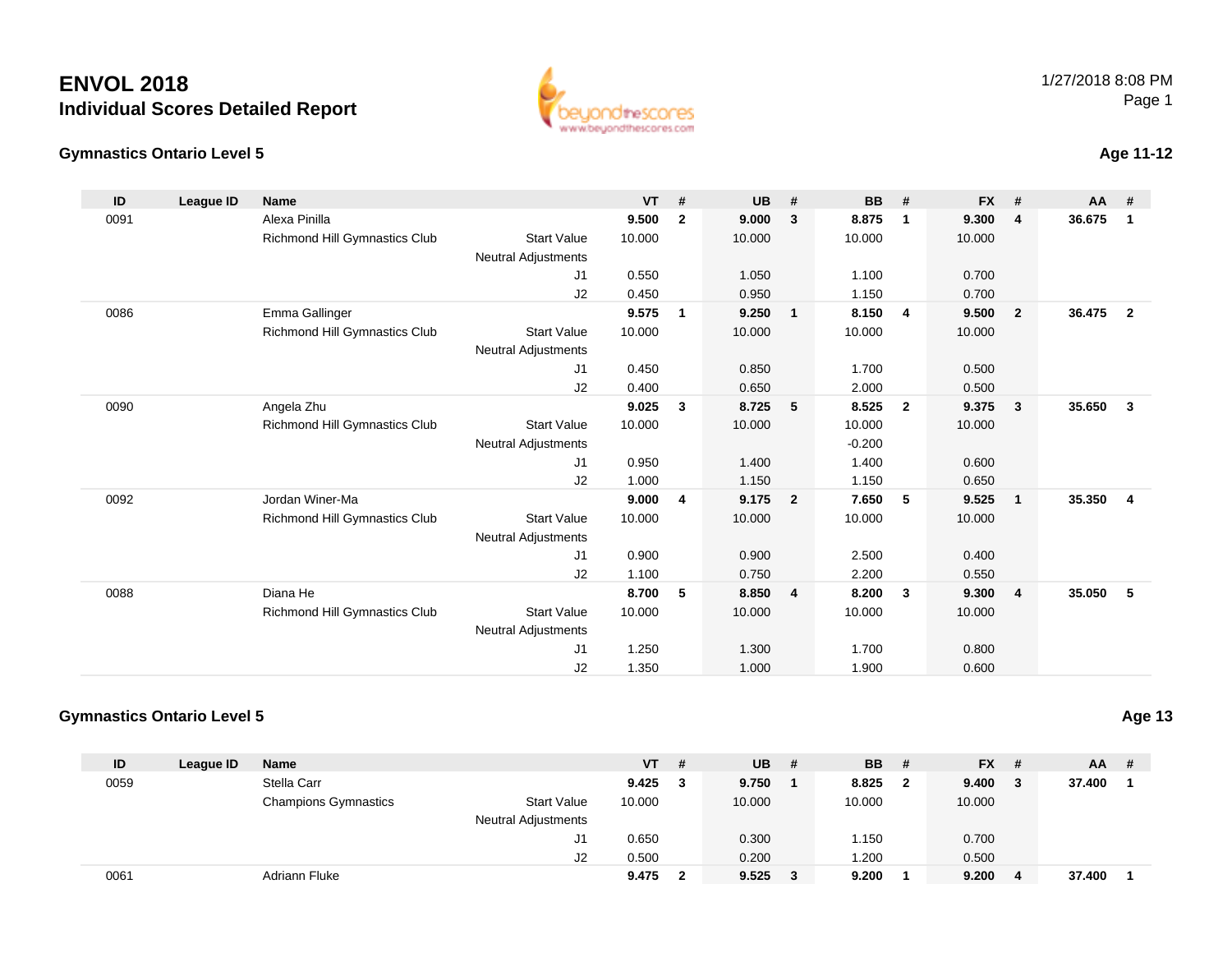

|      | <b>Champions Gymnastics</b> | <b>Start Value</b><br><b>Neutral Adjustments</b> | 10.000 |                | 10.000 |                | 10.000 |                | 10.000 |                         |        |                         |
|------|-----------------------------|--------------------------------------------------|--------|----------------|--------|----------------|--------|----------------|--------|-------------------------|--------|-------------------------|
|      |                             | J1                                               | 0.500  |                | 0.500  |                | 0.700  |                | 0.900  |                         |        |                         |
|      |                             | J2                                               | 0.550  |                | 0.450  |                | 0.900  |                | 0.700  |                         |        |                         |
| 0058 | Ariane Carr                 |                                                  | 9.525  | $\mathbf{1}$   | 9.600  | $\overline{2}$ | 8.750  | $\mathbf{3}$   | 9.450  | $\overline{\mathbf{2}}$ | 37.325 | $\overline{\mathbf{2}}$ |
|      | <b>Champions Gymnastics</b> | <b>Start Value</b>                               | 10.000 |                | 10.000 |                | 10.000 |                | 10.000 |                         |        |                         |
|      |                             | <b>Neutral Adjustments</b>                       |        |                |        |                |        |                |        |                         |        |                         |
|      |                             | J1                                               | 0.500  |                | 0.400  |                | 1.350  |                | 0.500  |                         |        |                         |
|      |                             | J2                                               | 0.450  |                |        |                | 1.150  |                | 0.600  |                         |        |                         |
| 0145 | Lauren Marcantonio          |                                                  | 9.400  | 4              | 8.800  | 5              | 8.500  | 5              | 9.625  | $\overline{1}$          | 36.325 | $\mathbf{3}$            |
|      | Corona Competitive          | <b>Start Value</b>                               | 10.000 |                | 10.000 |                | 10.000 |                | 10.000 |                         |        |                         |
|      |                             | Neutral Adjustments                              |        |                |        |                |        |                |        |                         |        |                         |
|      |                             | J1                                               | 0.650  |                | 1.400  |                | 1.500  |                | 0.350  |                         |        |                         |
|      |                             | J2                                               | 0.550  |                | 1.000  |                | 1.500  |                | 0.400  |                         |        |                         |
| 0267 | Émilie Vallières            |                                                  | 8.325  | $\overline{7}$ | 8.425  | $\overline{7}$ | 8.575  | $\overline{4}$ | 9.050  | $\overline{7}$          | 34.375 | $\overline{\mathbf{4}}$ |
|      | Club Les Sittelles          | <b>Start Value</b>                               | 10.000 |                | 10.000 |                | 10.000 |                | 10.000 |                         |        |                         |
|      |                             | Neutral Adjustments                              |        |                |        |                |        |                |        |                         |        |                         |
|      |                             | J1                                               | 1.750  |                | 1.600  |                | 1.550  |                | 1.000  |                         |        |                         |
|      |                             | J2                                               | 1.600  |                | 1.550  |                | 1.300  |                | 0.900  |                         |        |                         |
| 0392 | Mélanie Lalonde             |                                                  | 9.225  | 5              | 9.000  | 4              | 7.000  | $\overline{7}$ | 9.100  | - 6                     | 34.325 | 5                       |
|      | <b>Club Les Sittelles</b>   | <b>Start Value</b>                               | 10.000 |                | 10.000 |                | 10.000 |                | 10.000 |                         |        |                         |
|      |                             | Neutral Adjustments                              |        |                |        |                |        |                |        |                         |        |                         |
|      |                             | J1                                               | 0.750  |                | 0.900  |                | 3.050  |                | 0.800  |                         |        |                         |
|      |                             | J2                                               | 0.800  |                | 1.100  |                | 2.950  |                | 1.000  |                         |        |                         |
| 0264 | Sara St-Onge                |                                                  | 8.450  | 6              | 8.650  | 6              | 8.050  | 6              | 9.150  | 5                       | 34.300 | 6                       |
|      | <b>Club Les Sittelles</b>   | <b>Start Value</b>                               | 10.000 |                | 10.000 |                | 10.000 |                | 10.000 |                         |        |                         |
|      |                             | <b>Neutral Adjustments</b>                       |        |                |        |                |        |                |        |                         |        |                         |
|      |                             | J1                                               | 1.600  |                | 1.400  |                | 1.900  |                | 0.900  |                         |        |                         |
|      |                             | J2                                               | 1.500  |                | 1.300  |                | 2.000  |                | 0.800  |                         |        |                         |

#### **Gymnastics Ontario Level 5**

| ID   | League ID | <b>Name</b>                 |                            | VT     | # | <b>UB</b> | # | <b>BB</b> | # | $FX$ # |   | $AA$ #   |  |
|------|-----------|-----------------------------|----------------------------|--------|---|-----------|---|-----------|---|--------|---|----------|--|
| 0062 |           | Tarryn Laurie               |                            | 9.275  |   | 8.600     | 5 | 8.725     |   | 9.400  |   | 36.000   |  |
|      |           | <b>Champions Gymnastics</b> | <b>Start Value</b>         | 10.000 |   | 10.000    |   | 10.000    |   | 10.000 |   |          |  |
|      |           |                             | <b>Neutral Adjustments</b> |        |   |           |   |           |   |        |   |          |  |
|      |           |                             | J1                         | 0.800  |   | 1.450     |   | 1.200     |   | 0.600  |   |          |  |
|      |           |                             | J2                         | 0.650  |   | 1.350     |   | 1.350     |   | 0.600  |   |          |  |
| 0150 |           | <b>Taylor Campbell</b>      |                            | 9.000  |   | 9.200     |   | 8.300     |   | 9.075  | 6 | 35.575 2 |  |

**Age 14+**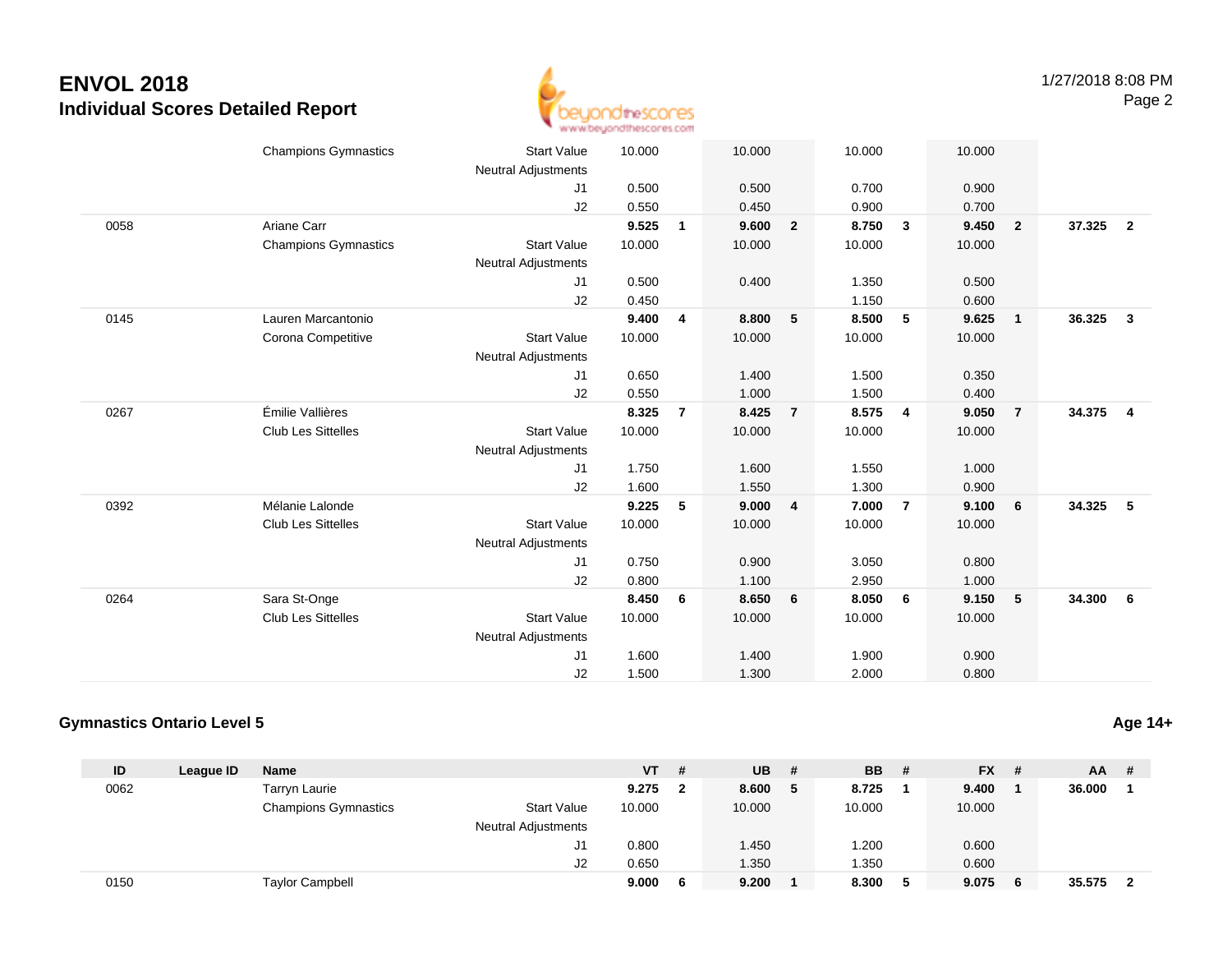

|      | Corona Competitive        | <b>Start Value</b>         | 10.000         |                | 10.000         |                         | 10.000         |                         | 10.000         |                  |           |                         |
|------|---------------------------|----------------------------|----------------|----------------|----------------|-------------------------|----------------|-------------------------|----------------|------------------|-----------|-------------------------|
|      |                           | <b>Neutral Adjustments</b> |                |                |                |                         |                |                         |                |                  |           |                         |
|      |                           | J1                         | 1.000          |                | 0.850          |                         | 1.600          |                         | 0.900          |                  |           |                         |
|      |                           | J2                         | 1.000          |                | 0.750          |                         | 1.800          |                         | 0.950          |                  |           |                         |
| 0006 | Julia Hajjar              |                            | 9.025          | $\sqrt{5}$     | 9.175          | $\overline{\mathbf{2}}$ | 8.000          | $6\phantom{1}6$         | 9.150          | $\sqrt{5}$       | 35.350    | $\overline{\mathbf{3}}$ |
|      | <b>Club Les Sittelles</b> | <b>Start Value</b>         | 10.000         |                | 10.000         |                         | 10.000         |                         | 10.000         |                  |           |                         |
|      |                           | <b>Neutral Adjustments</b> |                |                |                |                         |                |                         |                |                  |           |                         |
|      |                           | J1                         | 1.050          |                | 0.800          |                         | 1.800          |                         | 0.950          |                  |           |                         |
|      |                           | J2                         | 0.900          |                | 0.850          |                         | 2.200          |                         | 0.750          |                  |           |                         |
| 0259 | Maya Ouellet              |                            | 9.050          | 4              | 8.850          | $\mathbf{3}$            | 7.925          | $\overline{7}$          | 9.300          | $\mathbf{3}$     | 35.125    | $\overline{4}$          |
|      | <b>Club Les Sittelles</b> | <b>Start Value</b>         | 10.000         |                | 10.000         |                         | 10.000         |                         | 10.000         |                  |           |                         |
|      |                           | <b>Neutral Adjustments</b> |                |                |                |                         |                |                         |                |                  |           |                         |
|      |                           | J1                         | 0.900          |                | 1.200          |                         | 1.950          |                         | 0.800          |                  |           |                         |
|      |                           | J2                         | 1.000          |                | 1.100          |                         | 2.200          |                         | 0.600          |                  |           |                         |
| 0037 | Hope Ford                 |                            | 9.525          | $\mathbf{1}$   | 7.450          | $\overline{7}$          | 8.650          | $\mathbf{3}$            | 9.300          | $\mathbf{3}$     | 34.925    | $-5$                    |
|      | Smiths Falls Gym Stars    | <b>Start Value</b>         | 10.000         |                | 10.000         |                         | 10.000         |                         | 10.000         |                  |           |                         |
|      |                           | <b>Neutral Adjustments</b> |                |                |                |                         |                |                         |                |                  |           |                         |
|      |                           | J1                         | 0.450          |                | 2.400          |                         | 1.300          |                         | 0.600          |                  |           |                         |
|      |                           | J2                         | 0.500          |                | 2.700          |                         | 1.400          |                         | 0.800          |                  |           |                         |
| 0290 | Sarah McDonald            |                            | 9.125          | $\mathbf{3}$   | 8.625          | $\overline{4}$          | 7.575          | 8                       | 8.975          | $\overline{7}$   | 34.300    | 6                       |
|      | <b>Brockville</b>         | <b>Start Value</b>         | 10.000         |                | 10.000         |                         | 10.000         |                         | 10.000         |                  |           |                         |
|      |                           | <b>Neutral Adjustments</b> |                |                |                |                         | $-0.100$       |                         |                |                  |           |                         |
|      |                           | J1<br>J2                   | 0.900<br>0.850 |                | 1.500<br>1.250 |                         | 2.300<br>2.350 |                         | 1.100<br>0.950 |                  |           |                         |
| 0024 | Katelynn Callan           |                            | 8.825          | 8              | 7.250          | 8                       | 8.675          | $\overline{\mathbf{2}}$ | 9.250          | $\overline{4}$   | 34.000    | $\overline{7}$          |
|      | Smiths Falls Gym Stars    | <b>Start Value</b>         | 10.000         |                | 10.000         |                         | 10.000         |                         | 10.000         |                  |           |                         |
|      |                           | <b>Neutral Adjustments</b> |                |                |                |                         |                |                         |                |                  |           |                         |
|      |                           | J1                         | 1.300          |                | 2.700          |                         | 1.200          |                         | 0.700          |                  |           |                         |
|      |                           | J2                         | 1.050          |                | 2.800          |                         | 1.450          |                         | 0.800          |                  |           |                         |
| 0362 | Ashley Bretnays-Desca     |                            | 8.925          | $\overline{7}$ | 7.800          | 6                       | 7.100          | 9                       | 8.850          | 8                | 32.675 8  |                         |
|      | <b>GCGC Gymnastics</b>    | <b>Start Value</b>         | 10.000         |                | 10.000         |                         | 10.000         |                         | 10.000         |                  |           |                         |
|      |                           | <b>Neutral Adjustments</b> |                |                |                |                         |                |                         |                |                  |           |                         |
|      |                           | J1                         | 1.150          |                | 2.400          |                         | 2.800          |                         | 1.200          |                  |           |                         |
|      |                           | J2                         | 1.000          |                | 2.000          |                         | 3.000          |                         | 1.100          |                  |           |                         |
| 0043 | Erin Lyons                |                            | 8.250          | 10             | 6.750          | 9                       | 8.000          | $6\phantom{1}6$         | 8.800          | $\boldsymbol{9}$ | 31.800    | 9                       |
|      | Smiths Falls Gym Stars    | <b>Start Value</b>         | 10.000         |                | 10.000         |                         | 10.000         |                         | 10.000         |                  |           |                         |
|      |                           | Neutral Adjustments        |                |                |                |                         |                |                         |                |                  |           |                         |
|      |                           | J1                         | 1.600          |                | 3.000          |                         | 2.000          |                         | 1.200          |                  |           |                         |
|      |                           | J2                         | 1.900          |                | 3.500          |                         | 2.000          |                         | 1.200          |                  |           |                         |
| 0291 | Emma Davis                |                            | 8.700          | 9              | 4.200          | 10                      | 8.575          | $\overline{\mathbf{4}}$ | 9.350          | $\overline{2}$   | 30.825 10 |                         |
|      |                           |                            |                |                |                |                         |                |                         |                |                  |           |                         |